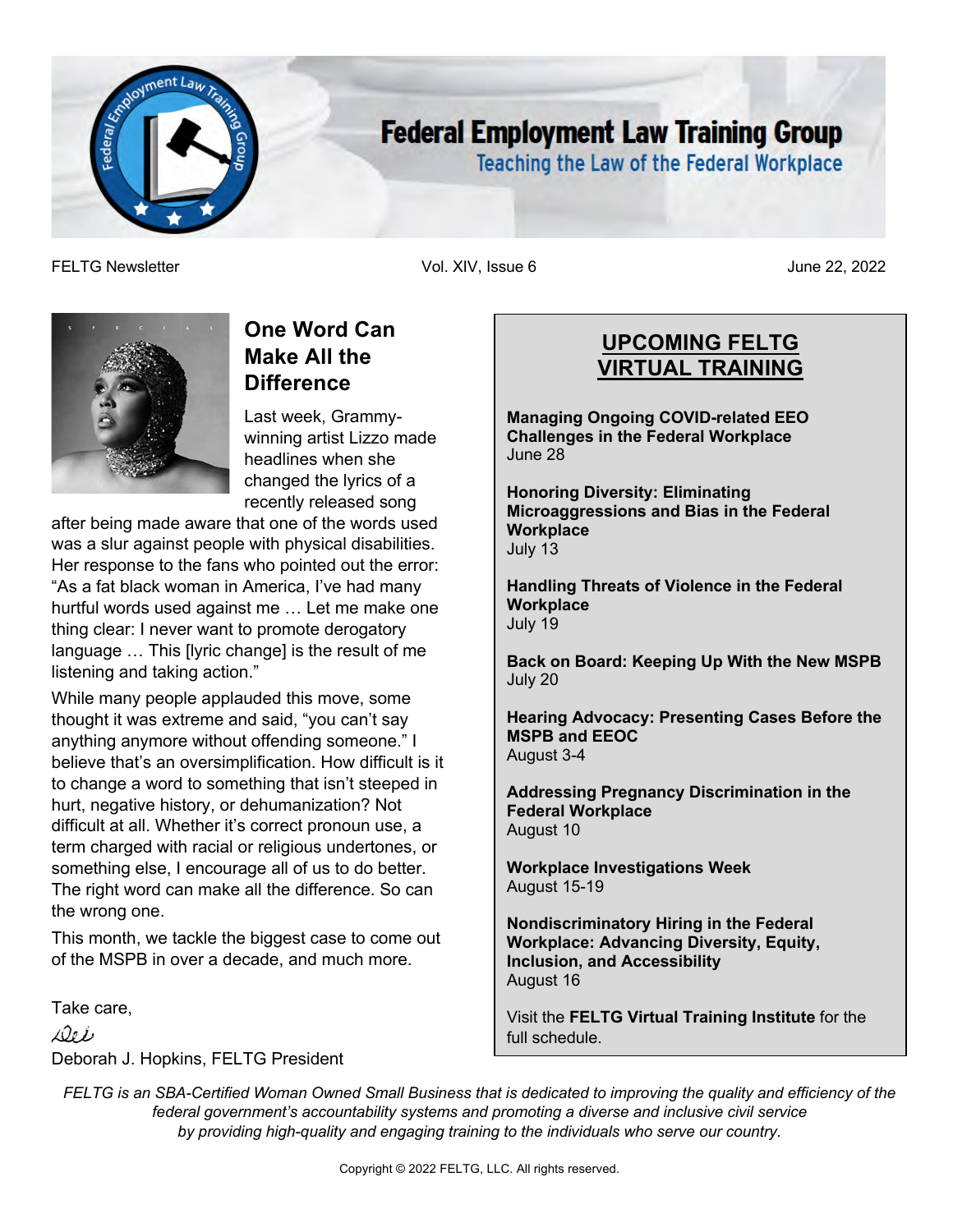#### *Biggest MSPB Decision in Over a Decade: The Comparator Framework for 2022 and Beyond* **By Deborah Hopkins**



We've had a quorum for more than three months and a full front office at the MSPB for about three weeks. And now, thanks to what might be the most significant case issued in over a decade, we have a clear, specific, and

reasoned answer about who counts as a comparator employee in an adverse action under Douglas factor 6.

Why is this such a big case? In its first three decades when assessing appropriate comparators, the Board required there to be a close similarity in offenses, and generally that comparators worked in the same unit, and worked for the same supervisors. Anything further out was too far removed to be reasonable for the agency to consider. See *Jackson v. Army*, 99 MSPR 604, ¶ 7 (2005); *Fearon v. Labor*, 99 MSPR 428, ¶ 11 (2005); *Rasmussen v. USDA*, 44 M.S.P.R. 185, 191-92 (1990); *Archuleta v. USAF,* 16 MSPR 404, 407 (1983).

Those of you in the business in 2010 probably recall when the Board changed the comparator framework. It issued what we at FELTG started referring to as the Terrible Trilogy:

- *Woebcke v. DHS*, 2010 MSPB 85
- *Lewis v. VA*, 2010 MSPB 98
- *Villada v. USPS*, 2010 MSPB 232

In case you weren't around back then, or you've forgotten since it was a long time ago, we called those cases The Terrible Trilogy because they expanded the comparator analysis to include nearly anyone in the agency who engaged in broadly similar misconduct to the appellant.

This created a huge burden for agencies, particularly the large agencies, to determine which employees had been disciplined for misconduct and then to apply a consistent penalty to all employees who engaged in somewhat similar conduct, regardless of their location, their job duties, or their supervisors. It also caused potential problems for agencies when employees engaged in specific acts of misconduct but weren't disciplined at all, which is a toocommon occurrence in the Federal government.

At FELTG, we are all about fairness of penalty. However, we felt that this broad requirement was cumbersome and unnecessary to fulfill the intent of the Douglas factors. And, according to the new MSPB in this precedent-setting 2022 case, under the Terrible Trilogy standard "the universe for potential comparators was seemingly limitless" and broader than *Douglas* requires. *Singh v. USPS*, 2022 MSPB 15 (May 31, 2022).

The Board also said of the Trilogy framework: "[I]n some cases the consistency of the penalty has become not only more important than any of the other Douglas factors, it has become the sole outcome determinative factor. We hereby reiterate that the consistency of the penalty is just one of many relevant factors to be considered in determining an appropriate penalty."

Who is a comparator employee today under Douglas factor 6, consistency of penalty?

- Employee in the same work unit,
- With the same supervisor.
- Who engaged in the same or similar misconduct as the appellant.

In most cases, employees from another work unit or supervisory chain will *not* be proper comparators. There is an exception when, in certain unique circumstances, an employee from another work unit or supervisory chain might be a comparator for penalty purposes – but only if there is an "unusually close connection" in the type of misconduct. And even still, comparator employees cover just one of the 12 Douglas factors.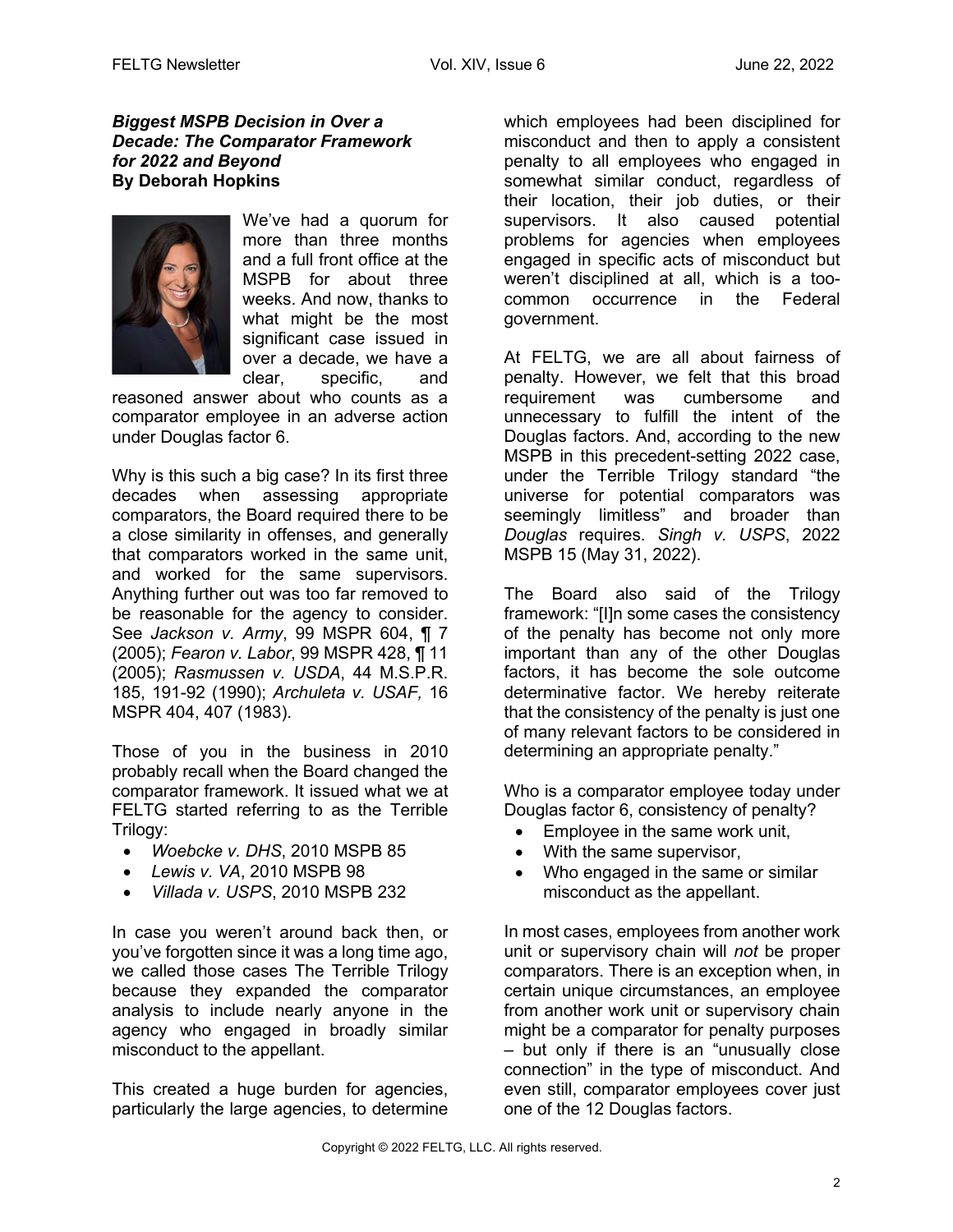A few other notable words from the Board in *Singh*: "In assessing an agency's penalty determination, the relevant inquiry is whether the agency knowingly and unjustifiably treated employees differently…**We hereby reiterate that the consistency of the penalty is just one of many relevant factors to be considered in determining an appropriate penalty." [bold added]**

Therefore, the Terrible Trilogy and their related cases are overruled, and the question that has been lingering for over half a decade (What will be the fate of the Trilogy under a new Board?) finally has an answer. We'll be discussing this case, plus others, in much more detail on July 20 during the virtual class Back on Board: Keeping Up with the New MSPB. Hopkins@FELTG.com.

# *REASONABLE ACCOMMODATION*

One of the most challenging and complex areas in Federal employment law is the obligation to provide reasonable accommodation, whether it's to qualified individuals with disabilities or individuals with sincerely held religious beliefs. And that was the case *before* the pandemic.

FELTG's Reasonable Accommodation in the Federal Workplace webinar series returns for 2022 with the following sessions:

July 21- Reasonable Accommodation Framework: Disability Accommodation Overview and Analysis

July 28 – The Importance of the Interactive **Process** 

August 4 – Telework as a Reasonable **Accommodation** 

August 11 – Reasonable Accommodation: The Mistakes Agencies Make

August 18 – Religious Accommodations: How They're Different From Disability **Accommodations** 

Register now for one session, two sessions, or the whole series.

#### *Two Discipline Best Practices Everyone Should Know* **By William Wiley**



In a recent, relatively unremarkable, nonprecedential decision from the Merit Systems Protection Board, I ran across this line:

*After reviewing … the appellant's written* 

*reply, as well as the information provided during the oral reply, the deciding official issued a decision … mitigating the proposed removal to a 30-day suspension.*

We've been teaching the best practices of Federal civil service law for more than 20 years. Most of these best practices were not invented by us. They grew from a careful reading of the 20-plus years of MSPB case law that preceded our founding. The above quote tells us some agencies still don't understand these basic best practices of civil service accountability. What do we see here that sticks out like a sore thumb? What best practices appear to have been violated here?

**BEST PRACTICE No. 1: Do not suspend for more than 14 days.** If an agency suspends an employee for 14 days or fewer, the employee's challenge to that action stays within the agency (except for affirmative claims that the employee will have to prove before EEOC or the US Office of Special Counsel). There are three good reasons for keeping suspensions short:

1. An employee can challenge a longer suspension of more than 14 days to the MSPB. At the discretion of the employee, an appeal to MSPB will include an in-person hearing before an administrative judge (with all the related legal filings, official-time testimony, and untoward publicity), review and an opinion by the three Presidentially appointed Board members, review and a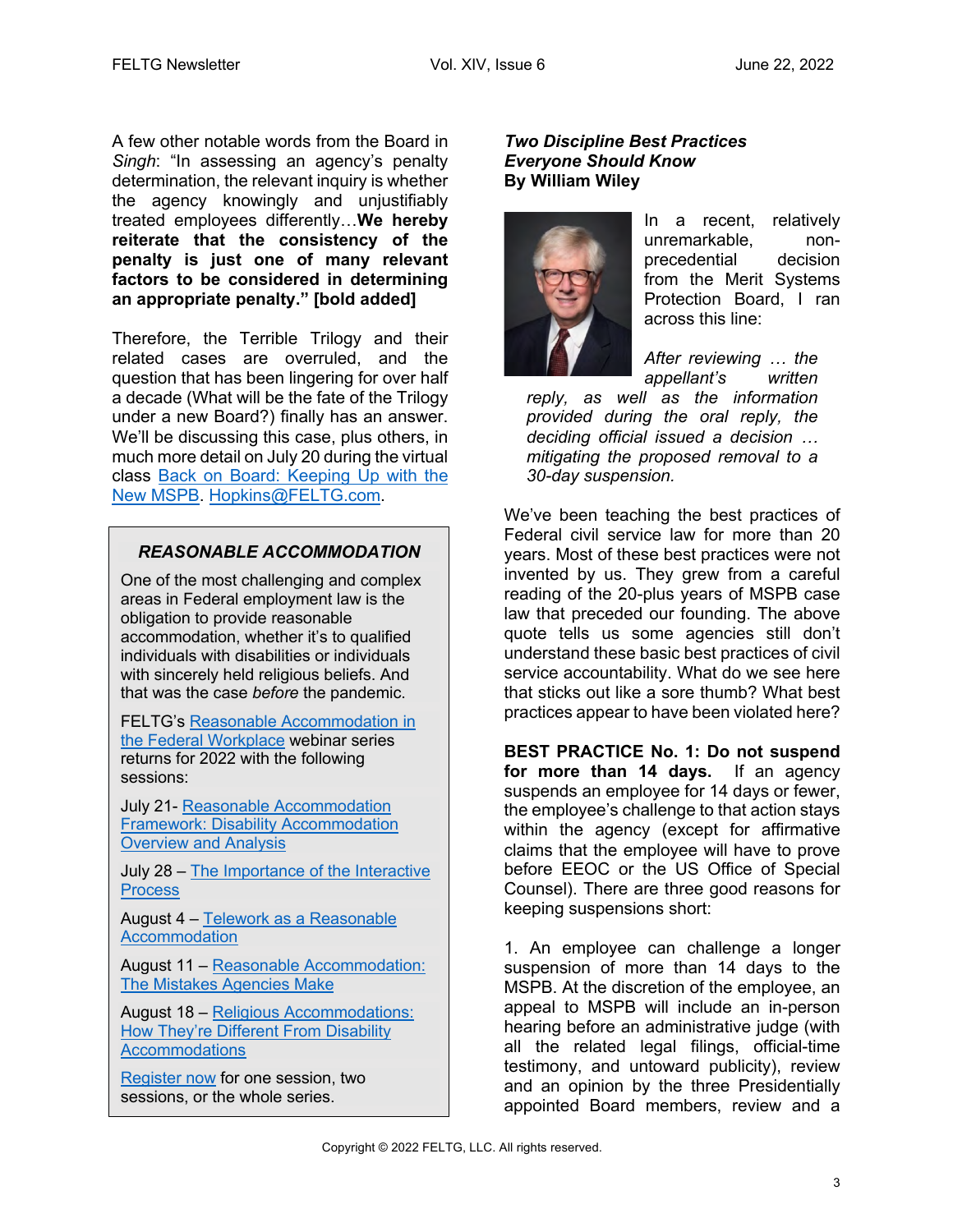decision by at least three Federal judges on the Federal Circuit Court of Appeals, and even consideration by the nine Justices of the US Supreme Court. An employee's challenge to a suspension of 14 days or fewer stays within agency management, usually just one step above the manager who implemented the suspension (unless the employee is in a union that agrees to hire an arbitrator to hear the grievance). You should not have to think about these two redress options to appreciate why a longer suspension is more resource-hungry and less certain of a righteous conclusion than 14 days or fewer.

2. Suspending an employee adversely affects the agency. Either the employee's work does not get done for the length of the suspension, coworkers must assume the extra burden of the employee's workload, or the work is done by outside contractors (\$\$\$). The longer the suspension, the greater the cost to the agency.

3. Discipline should be corrective, not punitive. The government gains nothing by punishing employees unless that punishment acts to correct the employee's misconduct. Although it may seem counterintuitive, there are no science-based studies that conclude that a longer suspension is more likely to dissuade the employee from future misconduct than is a shorter suspension. Look it up.

• Do you *really* want to punish employees to get them to do their darned job? There's good reason to *never* suspend an employee for disciplinary reasons, but if you must, at least keep it short.

**BEST PRACTICE No. 2: Do not mitigate a proposed removal to lesser discipline.**  Hopefully, you know how adverse actions usually work in the Federal government. First, the immediate supervisor issues a proposal notice to the employee that specifies (a) the misconduct and (b) the level of discipline that the supervisor thinks is

warranted. Then, a higher-level manager, the "deciding official", hears the employee's defense and decides whether the proposed level of discipline or some lesser discipline is warranted. It appears from the above statement that the DO concluded that the proposed discipline was excessive, and unilaterally mitigated the proposed removal to a suspension.

That's all perfectly legal. However, there is a better way to approach this situation. When a DO concludes that a lesser penalty is warranted, the best approach is to have someone on behalf of the DO talk with the employee and his representative to see if the employee would be willing to voluntarily accept a lesser penalty than the one proposed: "Pat, the Director has considered the proposed removal and heard your response. She thinks that what you did is wrong and that your removal is warranted. However, the Director also believes that you might have learned your lesson and might be able to follow our rules in the future. If you would be willing to admit your mistake, acknowledge responsibility for your actions, and voluntarily accept a lesser disciplinary action, she would be willing to impose a 14 day suspension instead of a removal."

If the employee accepts the offer, you draft a nice agreement that says that the employee waives all appeal/grievance/complaint rights in exchange for the lesser discipline. If the employee says, "Heck, No! I'll see you in court, you stinkin' management goon!!" the DO can still mitigate the proposed removal to a suspension if that's what's warranted. Or even stick with the proposed removal, referencing the employee's refusal to accept responsibility as an aggravating *Douglas* penalty-selection factor.

There are a lot of people in our field who provide advice to agency management officials. Some use the best practices that we teach at FELTG and do a good job. Others … well, let's just say that for the sake of our great country, we hope they learn to do better. Wiley@FELTG.com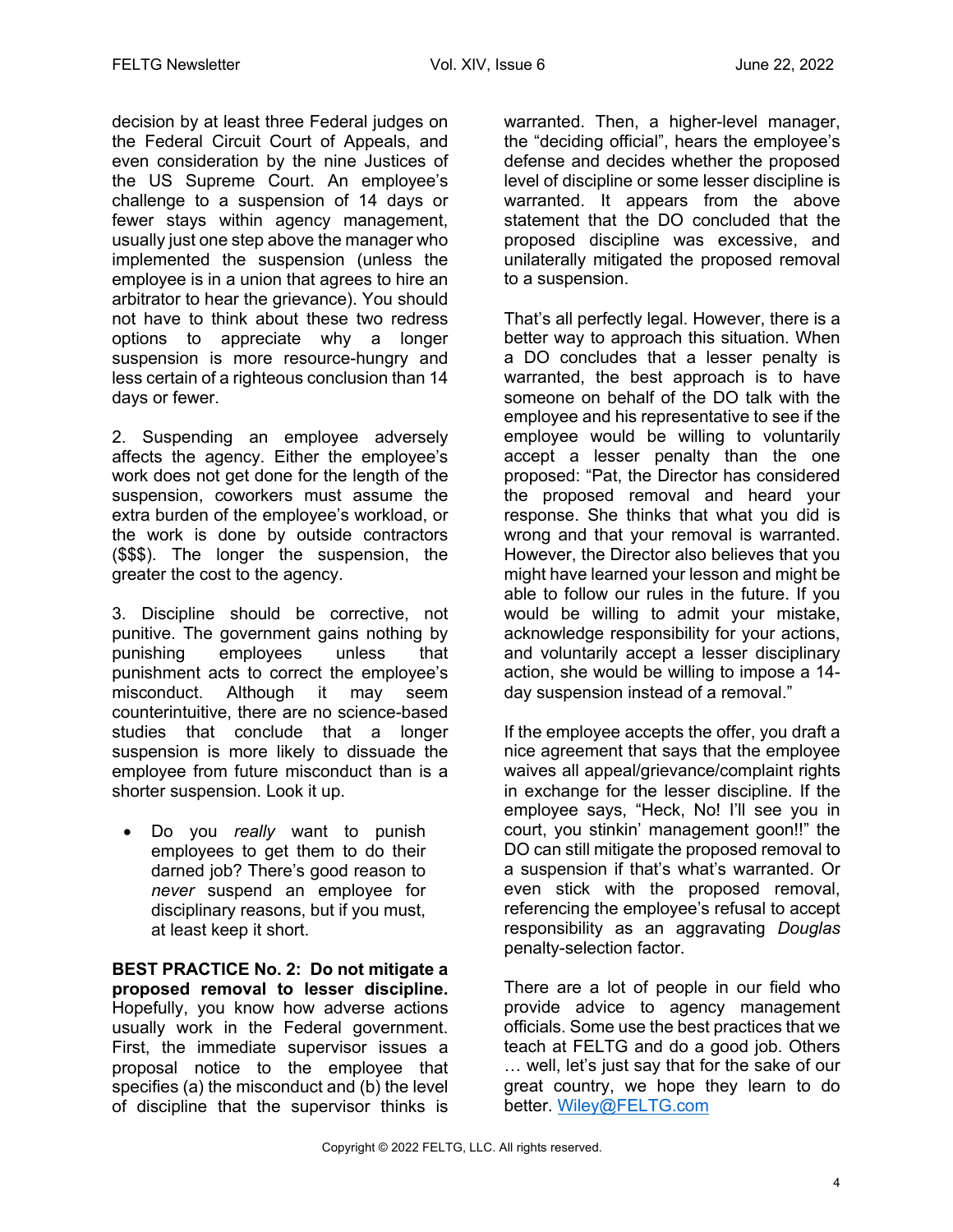#### *The Good News: Lack of Candor is Better than Falsification, So Use It!* **By Ann Boehm**



In a misconduct case involving an employee providing false information, don't charge "falsification" even if it's for improperly filed time cards. I know — it isn't logical but trust me on this one. In the office, you can

call it "falsification of time cards," but don't use that terminology if you discipline the employee, and I wouldn't even use it in an email. Use the kinder and gentler charge that we use in government speak – "lack of candor." Don't believe me? A recent MSPB case makes this crystal clear.

In *Sheiman v. Department of the Treasury,*  SF-0752-15-0372-I-2 (May 24, 2022)(NP), a GS-13 senior appraiser for the Internal Revenue Service seemed to think he was entitled to play golf during work hours, and while on sick leave too. An investigation revealed that "between August 2006 and August 2013 the appellant 'golfed during official IRS duty hours on at least 205 days for which he claimed no annual leave on his official IRS timesheets.'" *Id.*, slip op. at 2.

Out of those 205 days, he claimed sick leave on 30 days, was on official travel for 5 days, and either he or his vehicle were observed at various Hawaii golf courses during official duty hours on 4 days." *Id.*

You gotta feel for the guy. He lived in Hawaii. Golf was calling him. Ok, maybe not. Fire him!

The agency removed him based upon two charges: "168 specifications of providing false information regarding his official time and attendance records, and 29 specifications of providing misleading information regarding his official time and attendance records." *Id.* He appealed his removal to the MSPB, and the administrative

judge found the agency failed to prove the "providing false information" charge because it "*failed to demonstrate that the [employee] had the intent to defraud or deceive necessary to prove a falsification charge*." *Id.*, slip op. at 3 (emphasis added).

Aargghhh. We at FELTG warn agencies about such things. Properly charging misconduct in the Federal government is something of an art. There are two universal truths to charging: An agency must prove every word of a charge by a preponderance of the evidence; and when using certain labeled charges, the agency not only has to

prove every word of the charge, but also the elements of the charge by a preponderance of the evidence.

"Falsification" (which includes "lying" and "misrepresentation") is a *ASK FELTG*

*Do you have a question about Federal employment law? Ask FELTG.* 

labeled charge. It requires proof that the employee supplied incorrect information, provided with the intent to mislead, for private material gain. *Boo v. DHS*, 2014 MSPB 86.

It is very hard to prove intent. Agencies frequently lose cases because they use a labeled charge that they cannot prove. There's not a good reason to use a labeled charge, like falsification. The rest of the *Sheiman* case explains why.

You see, the MSPB AJ did sustain the second charge—the "providing misleading information" charge that the AJ "*interpreted as akin to a lack of candor, thus requiring a lesser showing of intent than falsification*." *Sheiman,* SF-0752-15-0372-I-2, slip op. at 4 (emphasis added). You get that? The agency won on the "lack of candor" charge.

Sadly, this case resulted in long drawn-out litigation. The AJ mitigated the removal to a 30-day suspension. When you fail to prove a charge, the MSPB can reweigh the penalty factors. When the AJ did that, he decided removal was not reasonable.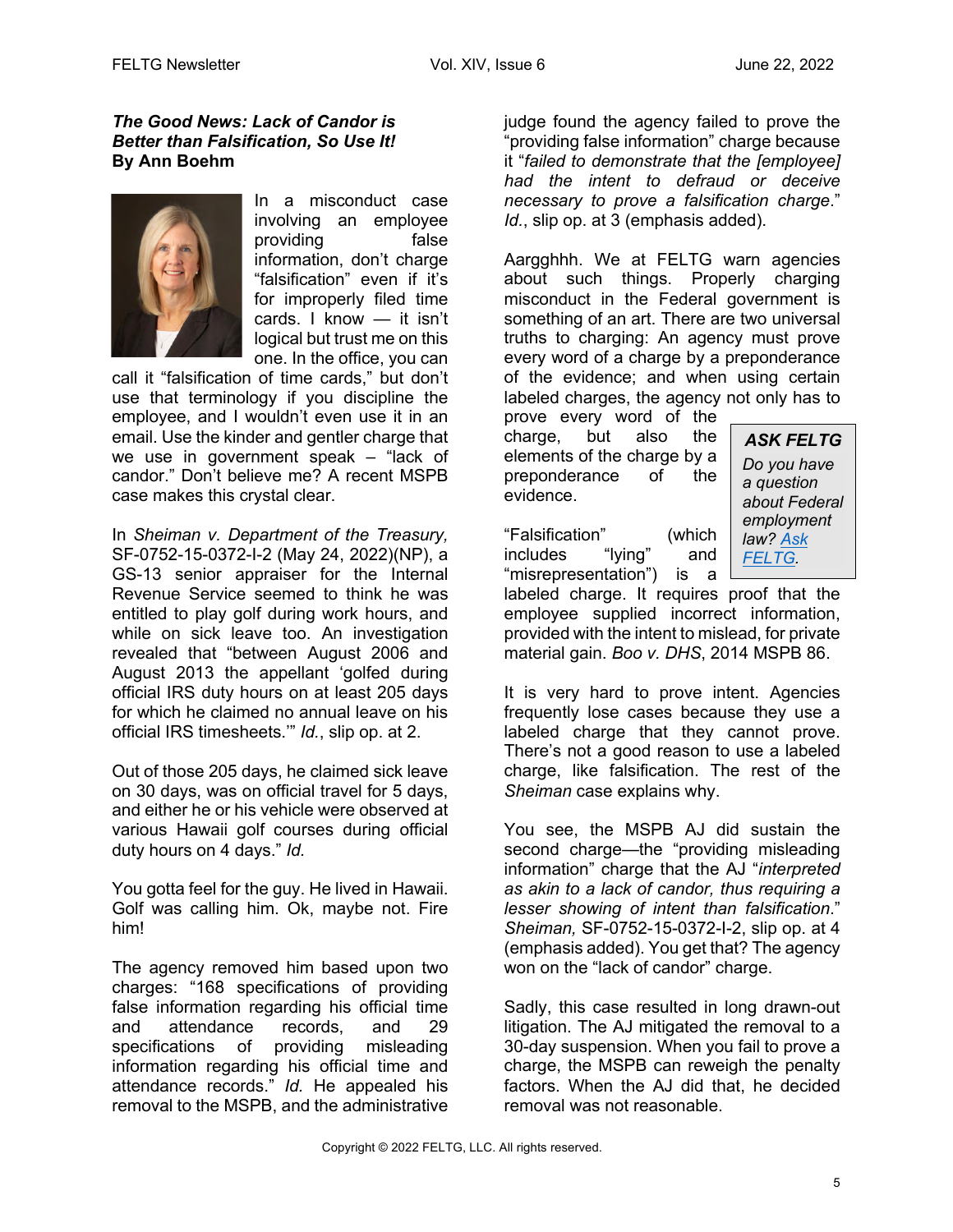The agency appealed to the MSPB and waited years for a quorum. The MSPB agreed with the AJ's findings on the charges – the agency failed to prove the "falsification" charge but proved the "lack of candor" charge. However, the MSPB disagreed with the AJ's determination on penalty and reinstated the removal. Fortunately for the agency, the deciding official "stated in his decision letter that removal was an appropriate penalty for each charge independently." *Id.*, slip op. at 12. Hooray for the deciding official!! According to the MSPB, "the administrative judge erred in revisiting his penalty assessment on the basis that the agency only proved one of its two charges." *Id.*

Phew! The right decision emerged from this mess. But the agency never should have put itself in this disastrous place.

Learn from this case. Don't charge "falsification." There's simply no need to do so when "lack of candor" works just as well (removal was justified under that charge!!), and it's easier to prove. Easier is better! And that's Good News. Boehm@FELTG.com

### *MANAGING ONGOING COVID-RELATED EEO CHALLENGES IN THE FEDERAL WORKPLACE*

How should agencies prioritize all those exemption requests that were on hold for several months when the vaccine mandate was enjoined?

Is COVID-related harassment and reprisal illegal under EEO statutes?

What documentation should agencies maintain to defend against the complaints that will inevitably be filed?

FELTG instructor Katie Atkinson will answer these questions and more during Managing Ongoing COVID-related Challenges in the Federal Workplace on June 28 from 1-4:30 pm ET. Register now.

#### *EEOC Shares Good News/Bad News Re: Feds With Disabilities*  **By Dan Gephart**



Good news is at a premium these days, so pardon me for still regaling in last month's announcement from the EEOC about Federal employees with targeted disabilities. Back in a

previous life, I worked with then-EEOC Commissioner Christine Griffin on a series of columns she wrote about improving participation rates for employees with disabilities, particularly those with targeted disabilities. I kept a close eye on reports that showed participation numbers slowly ticking up. However, according to a recent EEOC report that looks at a longer span of time, those rates *are* improving at a much better pace.

Here's the information straight out of the EEOC's Annual Report on the Federal Workforce for 2019:

- The overall participation rate of individuals with targeted disabilities increased from 1.05 percent in 2003 to 1.80 percent in 2019. This was driven by increases in the participation rates of individuals with serious difficulty hearing, serious difficulty seeing, and significant psychiatric disorders.
- More agencies are meeting the 2 percent goal for the participation rate of individuals with targeted disabilities. Twelve of 28 independent agencies, 11 out of 17 cabinet departments, and 34 out of 98 subcomponents of cabinet departments meeting the 2 percent goal. In 2016, only 10 independent agencies and subcomponents reached that goal.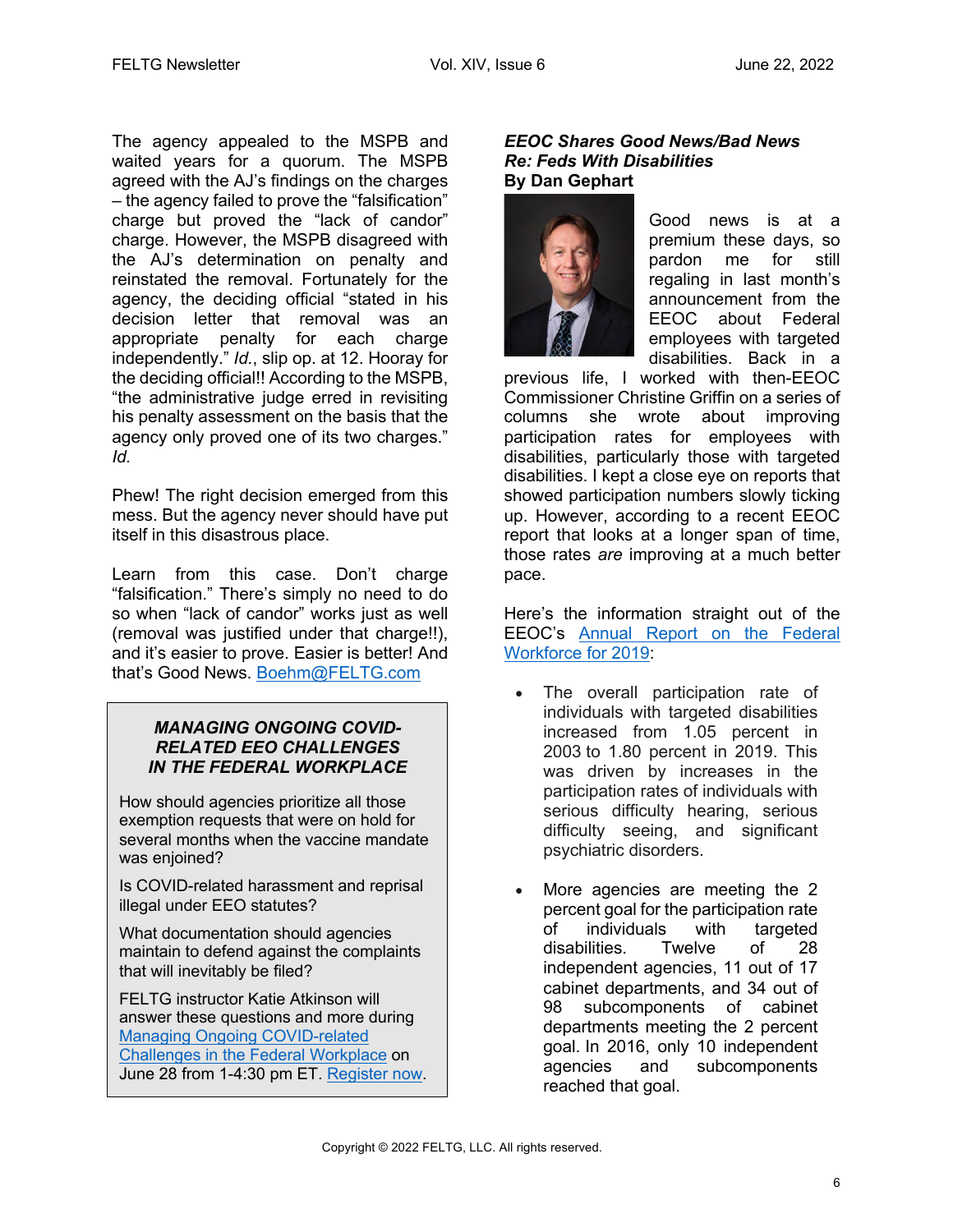Targeted disabilities include blindness, deafness, partial and full paralysis, missing extremities, dwarfism, epilepsy, intellectual disabilities, and psychiatric disabilities. Individuals with these disabilities typically have the greatest difficulty finding employment, according to the EEOC.

There's more good news: The percentage of Federal workers with disabilities (not just targeted) has increased more than 8 percent since 2014. Federal workers will disabilities now make up just under 9.5 percent of the workplace, according to the latest EEOC data.

Unfortunately, there is also bad news via the EEOC's recent report Status of Workers with Disabilities in the Federal Workplace.

People with disabilities are still underrepresented in Federal sector leadership. Among persons with targeted disabilities, 10.7 percent are in leadership positions and 89.3 percent are in nonleadership positions. That compares to 16.4 of people without disabilities in leadership positions, and 85.6 percent of people without disabilities in non-leadership positions.

Also, employees with targeted disabilities are involuntarily leaving the Federal workplace at more than twice the rate of people without disabilities. Individuals with any disability were 53 percent more likely to involuntarily leave than those without disabilities.

The report also reveals that over a five-year period, Federal sector physical disabilitybased complaints increased by 22 percent. Mental disability-based complaints increased by a whopping 72 percent. These statistics outpaced the overall increase in Federal sector EEO complaints.

Kudos for those hiring, retaining, and accommodating employees with disabilities. For everyone else, it's beyond time to get on board. Here are three suggestions to help you do that:

**1. Take advantage of Schedule A authority.** Do you have a hiring need? Are you already dreading the long and complicated road to filling the open position? Consider Schedule A. It allows you hire a qualified individual with a disability without posting a job announcement or going through the certificate process.

And the process is simple. Contact the correct person at your agency who handles Schedule A. (It could be an HR professional, a disability program manager, an EEO specialist, or a special placement program coordinator.) Explain the competencies you're looking for, along with the essential and non-essential functions of the job. You will soon receive several resumes of qualified individuals who have the prerequisite skills and are looking for an employment opportunity.

For more guidance, read through the EEOC publication The ABCs of Schedule A Tips for Hiring Managers on Using the Schedule A Appointing Authority.

**2. Prepare yourselves for a huge increase in reasonable accommodation requests.**  Yes, we know you have a reasonable accommodation process in place. But when is the last time you seriously reviewed its effectiveness, and how well your managers are following it? And are you ready to handle the huge influx of accommodation requests that has already started to happen and will only increase as more employees return to the physical workplace?

Before you can tackle your processes, you need to know the law. Join us for the five-part Reasonable Accommodation in the Federal Workplace webinar series, especially the first session on July 21 that takes a look at Reasonable Accommodation Framework: Disability Accommodation Overview and Analysis.

You'll learn about important information such as: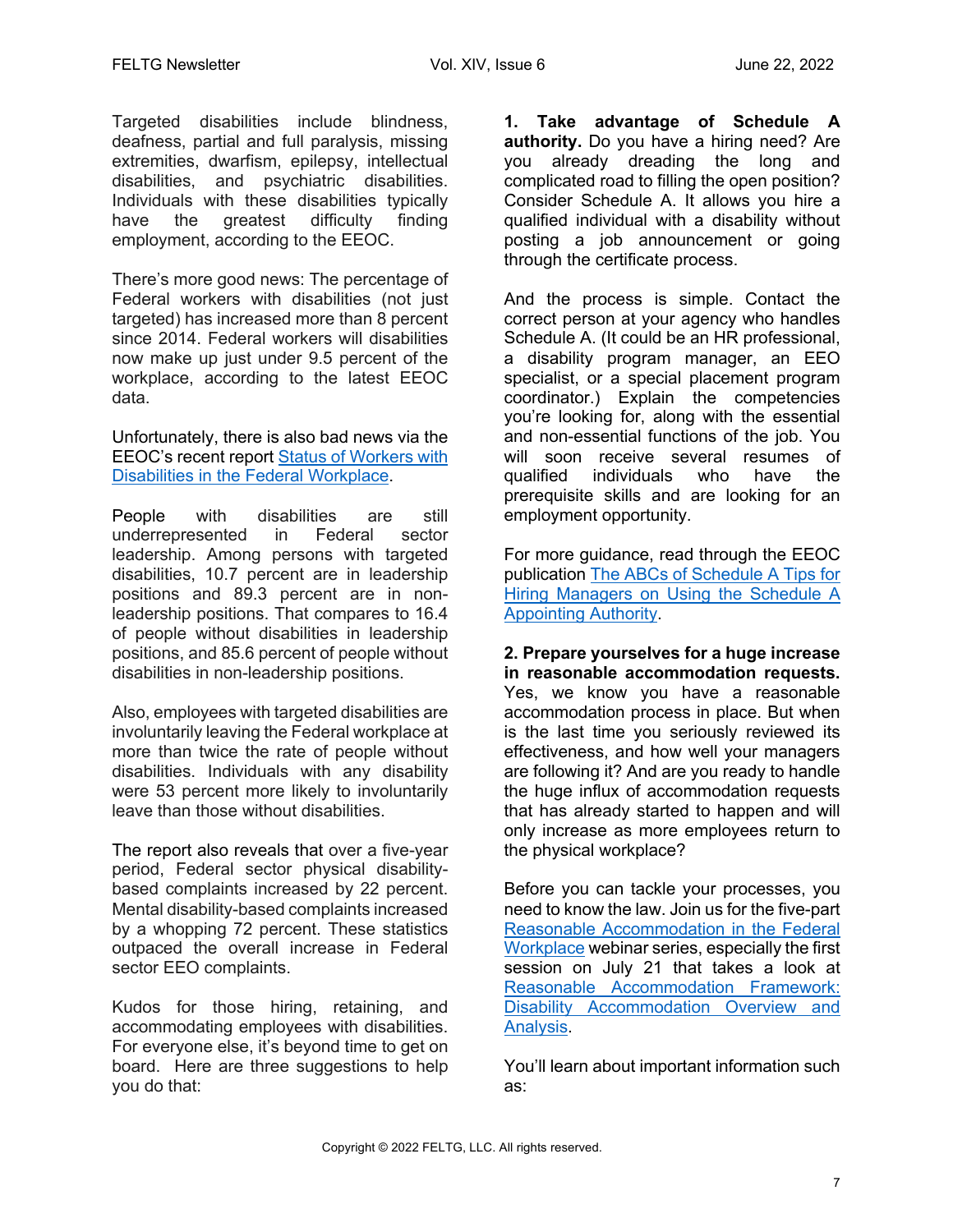- Understanding what "qualified individual" means.
- How to properly identify a reasonable accommodation request.
- When to deny a reasonable accommodation request.
- And much more.

**3. Make sure supervisors understand the interactive process.** An employee does not have to specifically state "I want a reasonable accommodation" when making a request. Also, the RA request does not have to come from the employee. It could from a coworker, family member. Heck, it could even come from a customer. And this is only the first part of the "interactive process."

You also need to know the essential functions of the job, hold discussions with the employee – that means *listen* to the employee – and then get creative. Just because a supervisor knows the "best way" to complete a job doesn't necessarily mean that's the only way. And, likewise, the employee isn't guaranteed to get his/her/their accommodation of choice if there is another accommodation that is just as effective. The interactive process is a team effort, and one that requires supervisors to be on top of their game. We'll tackle the Importance of the Interactive Process in the second part of the Reasonable Accommodation in the Federal Workplace webinar series on July 28. Gephart@FELTG.com

#### **FELTG Returns to the Classroom … In Person**

**Developing and Defending Discipline: Holding Federal Employees Accountable** Washington, DC July 12-14

**Advanced Employee Relations** Norfolk, VA August 2-4

*Register early for these sessions. Class size is limited.*

#### *Applying* **Santos:** *It's a Good Time to Take a Look at Your Appraisal System* **By Barbara Haga**



*Santos v. NASA* changed the landscape last year, placing an additional requirement on agencies to prove that the person who was being placed in an improvement period for unacceptable

performance actually was unacceptable at that time. *Santos v. NASA,* 990 F.3d 1355, Fed. Cir. 2021.

It's not the biggest leap one could imagine. In some agencies, HR staff routinely gave a recounting of prior unacceptable behavior as part of their PIP notices anyway. I certainly did it in the old days and taught it that way – until someone convinced me that I didn't have to do it.

Now, times have changed.

With the recent decision from the Board in *Lee v. VA*, 2022 MSPB 11 (May 12, 2022), cases decided previously are being remanded for proof in this regard.

In November 2020, OPM wrote in the supplementary material regarding 5 CFR 432.104: "The amended rule does not relieve agencies of the responsibility to demonstrate that an employee was performing unacceptably – which per statute covers the period both prior to and during a formal opportunity period – before initiating an adverse action under chapter 43." That's what the Federal Circuit quoted in *Santos*. In its January 2022 proposed regulations (87 FR 200), OPM stated that the Federal Circuit "misread" its position. We will have to wait and see what happens when the Federal Circuit next looks at the issue. In the meantime, *Santos* is controlling.

So, what am I adding to this discussion? Just a caution for those agencies who have a Minimally Successful/Needs Improvement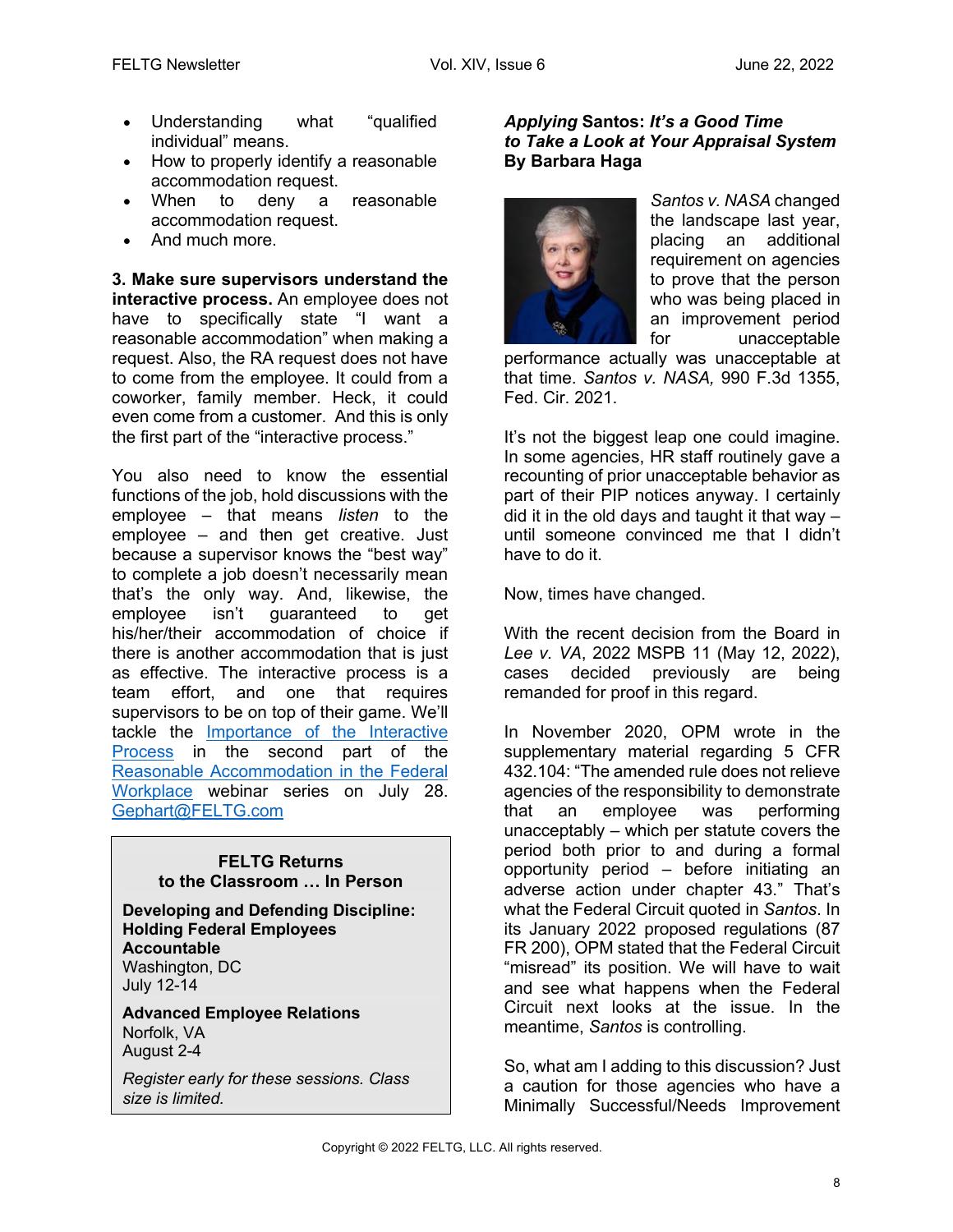(Level 2) rating on their critical elements. If you don't have such a level on your elements, you can stop reading now and move on to another article. If you do have a Level 2 on your elements, there is a point you should be aware of in applying *Santos*.

## **The Sky is Not Falling**

I am sure some of you are thinking, "Oh, no, what now?" Before you get excited, I should note that not many agencies have a Level 2 element rating. A lot of agencies have switched away from systems that included that. For example, most of the Department of Defense eliminated Level 2 in recent years. The Department of Interior doesn't have it anymore. Neither does NASA.

Not even everyone with a Level 2 in their system has an issue. You could have a Level 2 summary rating without having a Level 2 on an individual critical element. This could be done with non-critical elements (e.g., the person fails a non-critical element and ends up with a Level 2, but if they fail a critical element that's a Level 1).

Most who have a Level 2 summary rating have a Level 2 element rating, too. Still, that may not be a problem. If you have a decent written Level 2 standard in place throughout the cycle, you're fine. The problem could come up in two ways:

1) You need to adjust your Level 2 because it is very generic and you need to make it specific enough to adequately communicate Level 2 to the employee with the PIP notice, or 2) You never wrote it at all until you issued the PIP. If you fall in these two groups, *Santos* is going to make you change your process.

### **Tracing Board Cases on this Issue**

I have a list of cases on this topic that I include in my Advanced Employee Relations course materials every time I teach it. [**Editor's note:** Register now for Barbara for Advanced ER in Norfolk on August 2-4.]

There are a few famous  $-$  or infamous  $$ cases where agencies lost their 432 actions because they had a Level 2 on the element but never communicated a Level 2 standard to the employee during the PIP.

I always emphasize the point that this is a procedural error, and it doesn't matter how many boxes of evidence of poor performance that you may have, you lose.

Here's a quick list of those cases:

- *Jackson-Francis v. OGE,* 103 MSPR 183 (MSPB 2006)
- *Henderson v. NASA,* 2011 MSPB 12 (MSPB 2011)
- *Pace v. Army,* CH-0432-14-0335-I-1 (MSPB 2015)(NP)

The employee in *Latimer v. Air Force,* CH-0432-17-0114-I-1 (May 17, 2017)(ID) was covered under the Defense Civilian Intelligence Personnel System (DCIPS). The vast majority of DOD employees were rated under a system without a Level 2 when this decision was issued. However, DCIPS had one.

*Henderson v. NASA* was decided before NASA eliminated Level 2 from its rating system. The decision includes a succinct paragraph that explains the problem:

The administrative judge correctly found that each element of the performance plan has five possible ratings, i.e., "fails to meet expectation[s]," "needs improvement," "meets expectations," "exceeds expectations," and "significantly exceeds expectations." ID at 5; IAF, Tab 4, Subtab 4w at 3. The performance standard for the appellant's position, however, only sets forth one level of performance, i.e., what one must do to "meet" the standard. ID at 5, 12; IAF, Tab 4, Subtab 4w at 4-6. Where an appellant is rated on a five-tier system for his critical elements, the agency must inform him, at a minimum, of what he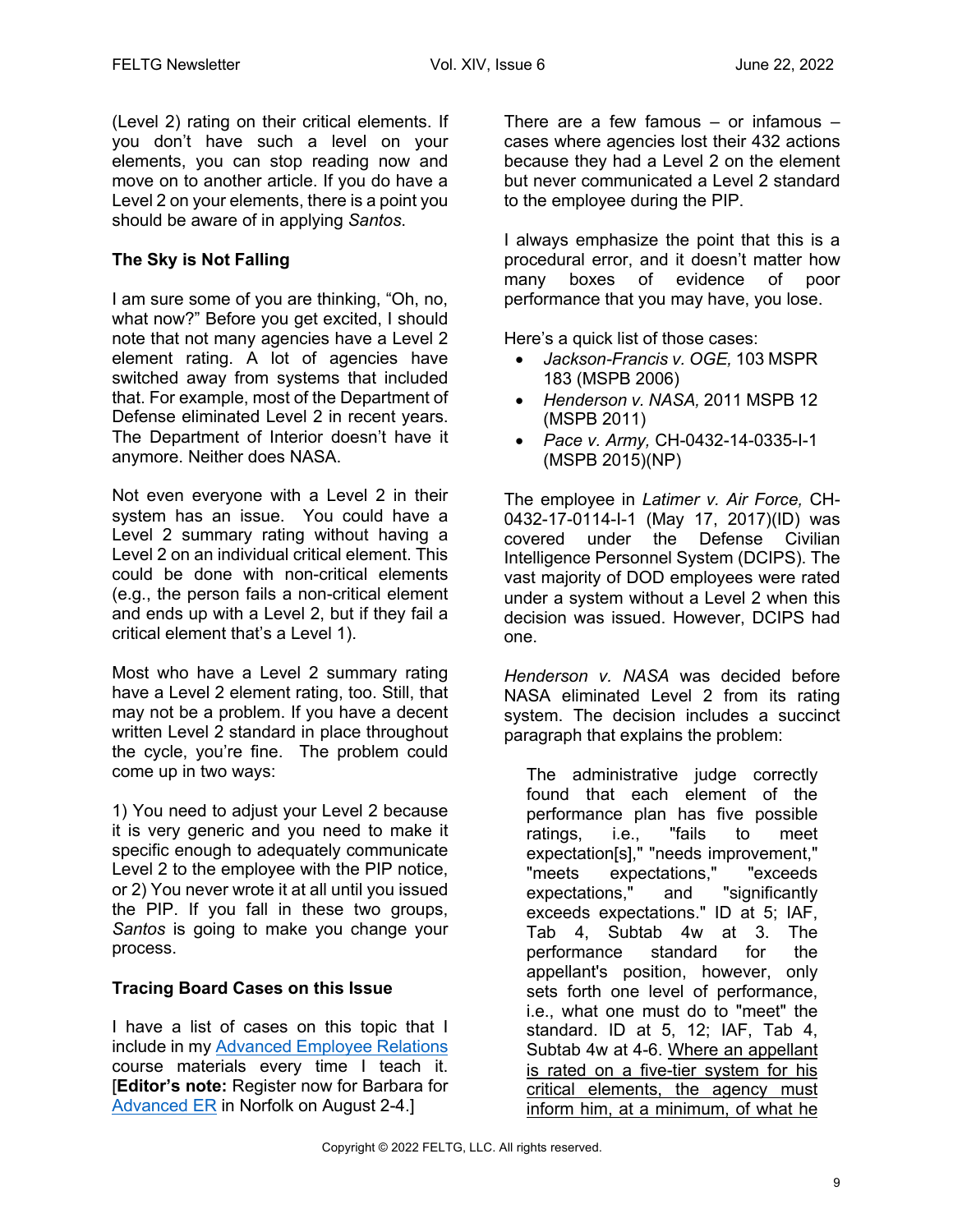must to do to perform at the "needs improvement" level to avoid a performance-based action. *See, e.g., Jackson-Francis,* 103 M.S.P.R. 183, ¶¶ 6-7, 10 (the agency erred by requiring the appellant to reach a "fully successful" level of performance during the PIP to avoid removal under chapter 43 because under a five-tier system, an employee's performance can be "not satisfactory" without falling to a level that requires removal). Therefore, because the agency's fivetier performance appraisal plan is based on a single written standard of satisfactory performance, the administrative judge correctly found that it violates the statutory requirement of objectivity because it requires extrapolation more than one level above and below the written standard. Id. at 5, 12; *see Donaldson,* 27 M.S.P.R. at 295-98. (underlining added).

If the Board requires the Level 2 standard to be in place to judge whether the performance is unacceptable during the PIP, it seems logical that they will also find that without it being in place you cannot prove that the person was unacceptable prior to the PIP. Just a word to the wise. Haga@FELTG.com

### **A WIN-WIN WEBINAR FOR LABOR RELATIONS**

Congress intended for collective bargaining to "encourage the amicable settlement of disputes." Then why are labor-management relations perpetually adversarial? In Federal Labor-Management Relations: Working Together to 'Safeguard' Public Interest, FELTG Instructor Ann Boehm will explore strategies agencies and unions can explore to fulfill their mutual obligation to the public.

The 60-minute webinar will take place on June 23 at 1 pm ET. Register now.

#### *Ensuring Workplace Safety Through a Model EEO Program* **By Michael Rhoads**



recently attended a meeting of the Federal EEO and Civil Rights Council where Dexter Brooks, Director of Federal Sector Programs of the Office of Federal Operations at the EEOC, explained how to

make your workplace safer. The tools are already available. You should have the infrastructure in place, but here's how to update and fine-tune your program to make it a safer space for all employees.

This may or may not come as a surprise: The top issue in workplace safety is harassment. It is the fastest growing issue in EEO complaints with over 50 percent of complaints containing a harassment component, according to Brooks.

Your agency recently submitted a selfassessment of its anti-harassment policy. There should already be rules set up for employee conduct inside and outside the workplace. Part of the self-assessment addressed areas of support for employees who experience sexual assault, domestic violence, and stalking.

To successfully implement your agency's anti-harassment policy and advance workplace safety, Brooks suggested focusing on the six core principles of a model EEO program. I found NASA's Office of Diversity and Equal Opportunity at their Langley Research Center to have a handy guide to follow.

# **The 6 Core Principles**

**1 - Ensure your agency's leadership is committed to the EEO program.** Agency leaders should take a top-down approach when communicating the EEO program's goals. The agency head should then issue